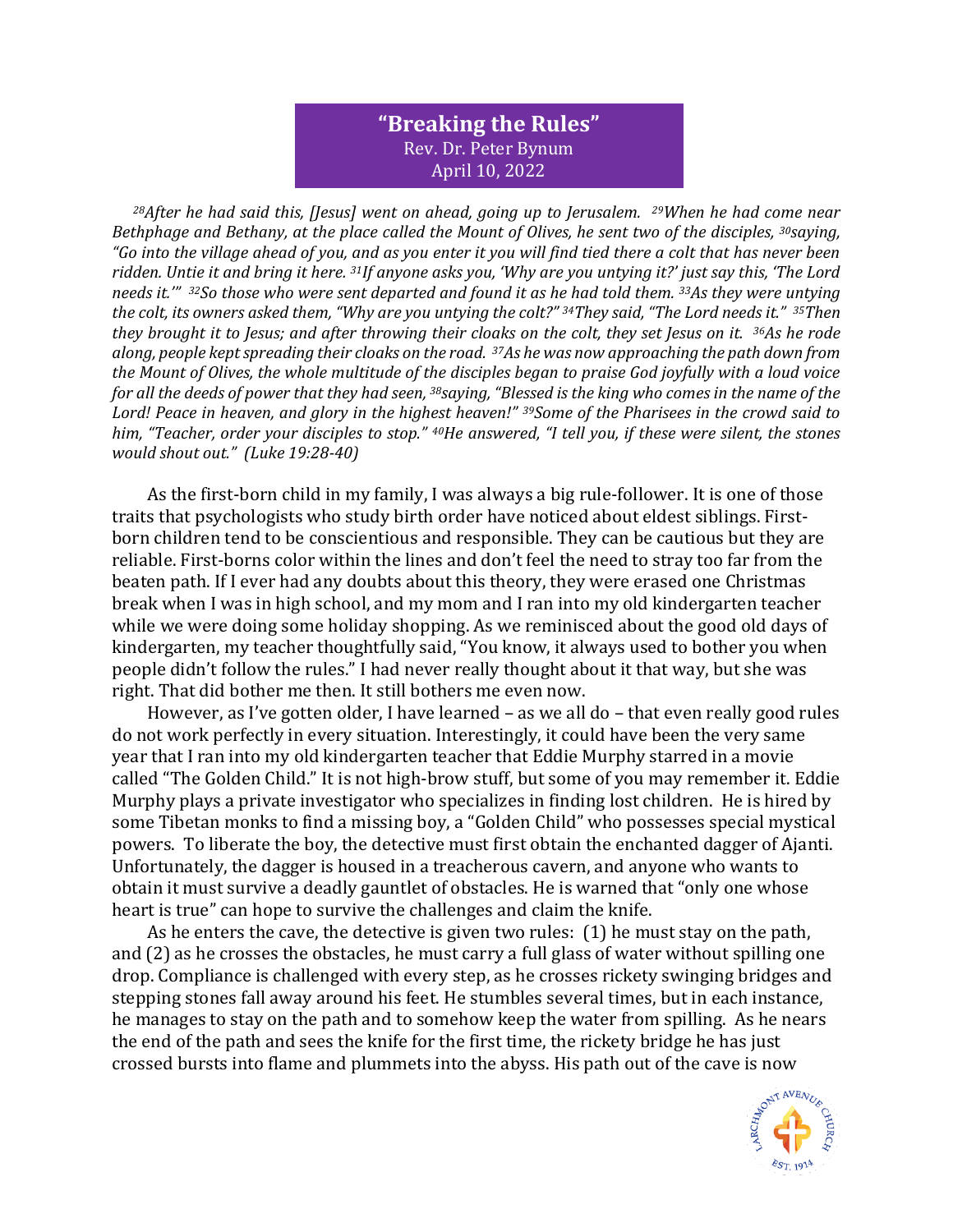gone. In frustration, he shouts out into the darkness "I thought you said I was supposed to stay on the path!"

A voice then echoes back to him, "Yes, but you have to know when to break the rules."

He finally makes it to the knife, but as he reaches out for it, intense flames shoot up all around it. Each time he tries to take hold of the prize, the flames rise up higher and burn him.

"I've obeyed all your rules!" he shouts in frustration. "What am I doing wrong?"

This time, there is no response from the darkness. But in that moment, he remembers what the voice has already said. In a go-for-broke kind of gamble, he raises the glass as a toast, and then drinks the water down. With each gulp, the flames fall. Once the glass is empty, he is able to reach out and take hold of the dagger. Did he break the rules, or just interpret them? Either way, even a rule-follower first born son would have to agree, sometimes you just have to know when to break the rules.

Now, what does all this have to do with Palm Sunday? As the first-born son of God, we could say that Jesus was a rule follower. At the same time, if we pay attention to his healing, his preaching, his teaching, and his living, we see that Jesus broke rules all the time. At the very least, he interpreted the rules very differently than others. He and his disciples picked grain on the Sabbath and ate it, which made the Pharisees mad.<sup>1</sup> He healed a man with a withered hand on the Sabbath, and the Pharisees got mad again. $^2$  In Luke 8, when an unclean, diseased woman touches Jesus, the rule enforcers wanted to punish her with death.<sup>3</sup> Instead, Jesus praised her faith, healed her, and sent her away in peace. Jesus touched lepers when he wasn't supposed to. He talked to women when he wasn't supposed to. He refused to wash his hands when he was supposed to. With remarkable consistency, he ignored rules that were getting in the way of his work.

And even now, as he reaches the walls of Jerusalem, he is still breaking rules. The longexpected Messiah was supposed to come in large and in charge, with power and arrogance, speaking loudly and carrying a big stick, surrounded by military might and the spoils of war. His very presence was supposed to make enemies shrink away in fear. But look at this one who is said to be the Messiah… riding in on a humble colt… not with military escort waving swords but with a hodgepodge of children and peasants waving palm branches. He invokes the power of love instead of fear… he says that weakness is strength… he claims that what the world sees as wise is foolish and what seems foolish to the world is wise… he promises that those who are last will soon be first.

And then there was the one rule that was impossible to break – the rule that was above all rules – the fact that for every person there is an inevitable and permanent end. The last and greatest enemy was death, and its final darkness comes for all. Jesus had his eyes set on that rule above all others. That rule, especially, would have to go.

No question, Jesus was a good son – faithful, obedient, responsible, reliable. He accepted that many rules are good and helpful. But he also knew, as Augustine later said, that an unjust law is no law at all… and that, as Aquinas wrote, a rule is only legitimate if it serves the common good and "uplifts human personality." When the rules of the world are getting in the way of true justice… when laws imposed by the powers that be are not

 $1$  Luke 6:1-5.

<sup>2</sup> Luke 6:6-11.

<sup>&</sup>lt;sup>3</sup> "Talmud Laws of Menstruation," [http://www.come-and-hear.com/editor/america\\_3.html](http://www.come-and-hear.com/editor/america_3.html)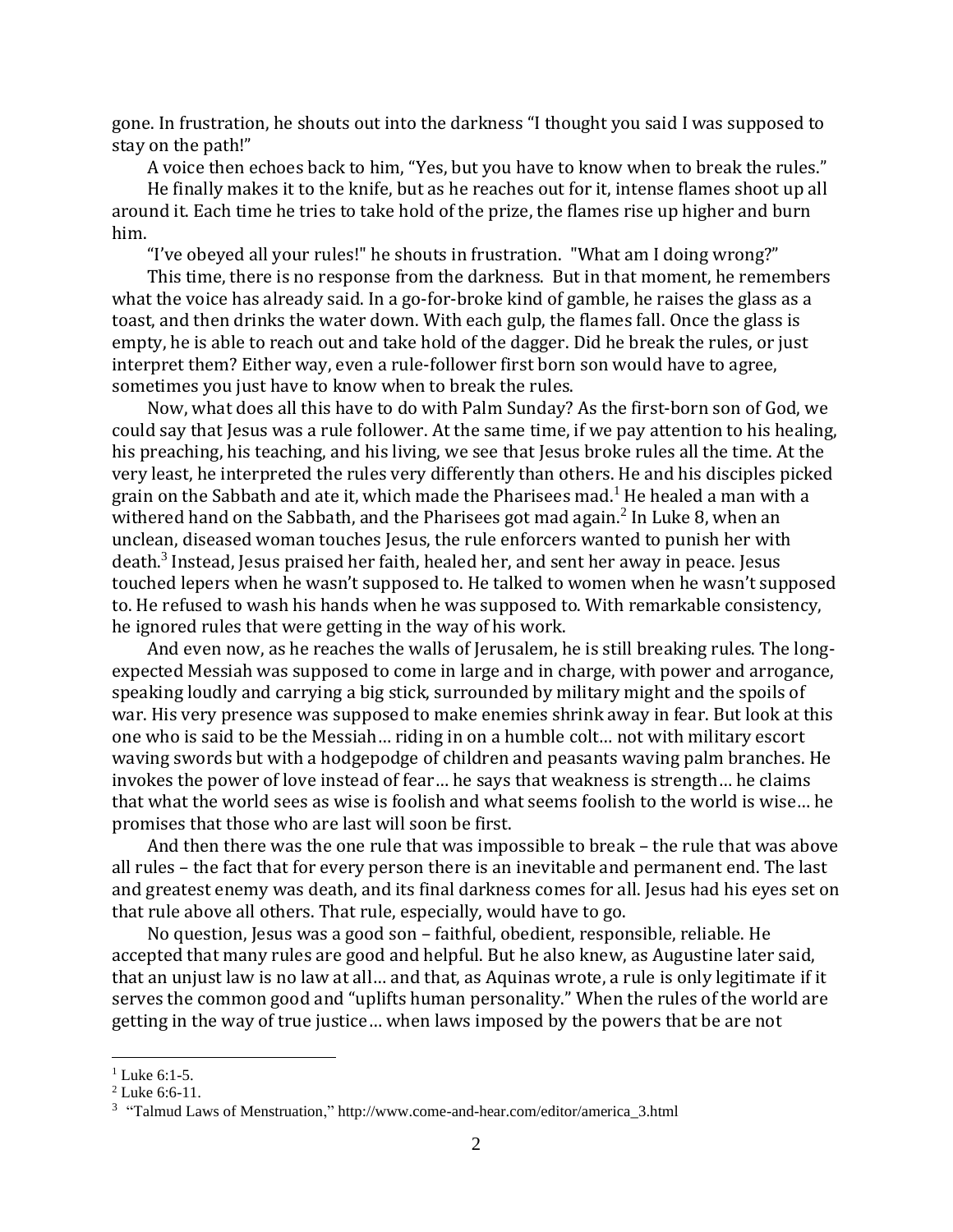serving the better angels of our nature, but are instead bringing out the worst in us, the righteous can neither follow nor abide such laws. In short, Jesus knew that, sometimes you have to break the rules.

I heard a story a while back about a Saturday morning game in a youth soccer league. The teams on the field were arch-rivals (to the extent you can have an arch-rival when you're eight). It's more accurate to say that the parents were arch-rivals. They wanted their kids to beat that other team, and their passion in the stands was strong enough that, pretty soon, the kids started feeding off of it. The game started getting aggressive, and then a little more. And once the pushing and tripping started, that's when the parents really stepped up. Grown adults started cursing at the refs, the kids, and fans on the opposite side. The man who was telling the story admitted that he joined right in with all of it. He was as angry as anybody out there. He said things were about to really get out of hand… and then something happened that changed it all.

All of the sudden, a lone voice from the sideline broke through the cacophony: "LOOKING FOR A KID!"

Almost instantaneously, everything seemed to pause. A parent from the opposing team couldn't find his four-year-old son. Without anybody having to say another word, the game stopped. Everybody fanned out. People went out in every direction. Dads from the home team linked up with guys from the visiting team to comb the area. For ten minutes, the group searched as one, cohesive unit, until somebody found the little guy. He'd wandered off with another family.

As the grateful father wrapped his lost son in a huge and thankful hug, the dad who was telling the story realized that, just moments before, he had been yelling at that very same man to "shut up" because he was so annoying.

After that, the teams went back out and they finished the game, but now there was a lot less yelling. Everything was cleaner, with a lot more grace and a lot more gratitude.

They had all been arguing up and down about the rules, but in the heat of it all, they had forgotten one of the most important rules. Later, one parent said she saw the whole situation as a metaphor for how we are living and treating each other in our society. "Even with so many benches and so many teams and so much dirty play," she said, "we still know deep down that we belong to each other. We still know there is no such thing as other people's children... One of the rules is that every once in a while, we just gotta stop yelling and take care of each other's babies."

She took a lesson from that day that she now tries to live by. "Find a moment to break the rules today," she says. "Stop the game and find each other again." 4

As Jesus rides the dangerous path into the city of Jerusalem, his purpose is to stop the game – the bitter, hateful, murderous conflict of our human world – so that humanity might have a chance to remember what is really important, and find itself again. He had come because the Spirit of the Lord had anointed him "*to bring good news to the poor... to proclaim release to the captives and recovery of sight to the blind, to let the oppressed go free… and to proclaim the year of the Lord's favor*."<sup>5</sup> And to get there, some rules that were standing in the way would just have to be broken.

<sup>4</sup> Glennon Doyle Melton, "Momastery" blog, posted on her Facebook page on March 3, 2016, 9:14 a.m.

<sup>5</sup> Luke 4:18-19.